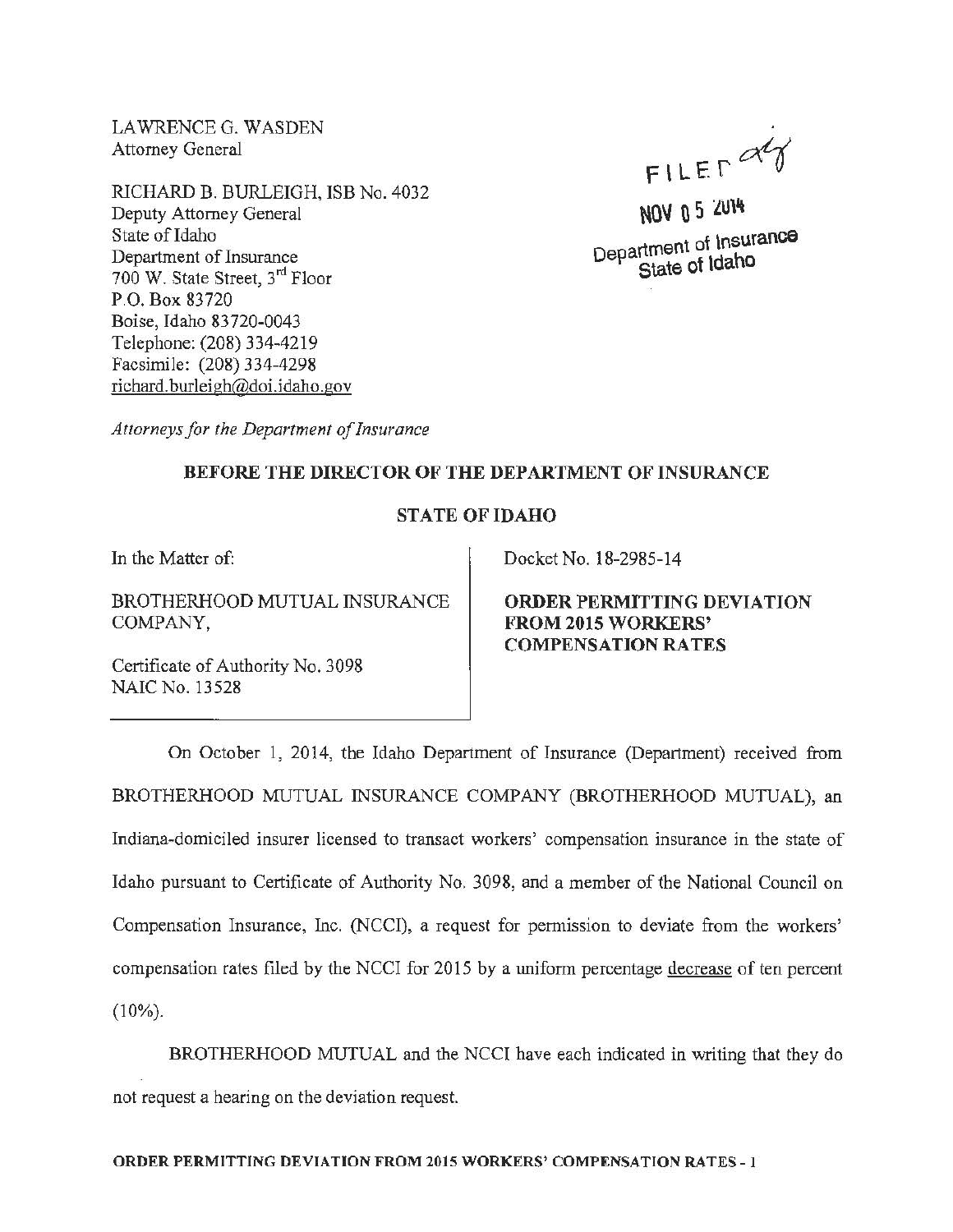The Department's Director (Director), having reviewed and being fully apprised of BROTHERHOOD MUTUAL's request to deviate from the Idaho workers' compensation premium rates filed by the NCCI for 2015, and the requirements of Idaho Code § 41-1614, has determined that the requested rate deviation is justified.

NOW, THEREFORE, IT IS HEREBY ORDERED, pursuant to Idaho Code§ 41-1614, that BROTHERHOOD MUTUAL's request to deviate by a uniform percentage decrease of ten percent (10%) from the workers' compensation rates filed by the NCCI for 2015, exclusive of terrorism rates, is GRANTED. This deviation from the Idaho workers' compensation premium rates filed by the NCCI for 2015 shall take effect on January 1, 2015, and shall remain in effect for one year from that date unless terminated sooner with the approval of the Director.

DATED this  $5\frac{1}{4}$  day of November, 2014.

STATE OF IDAHO DEPARTMENT OF INSURANCE

William en **Director**